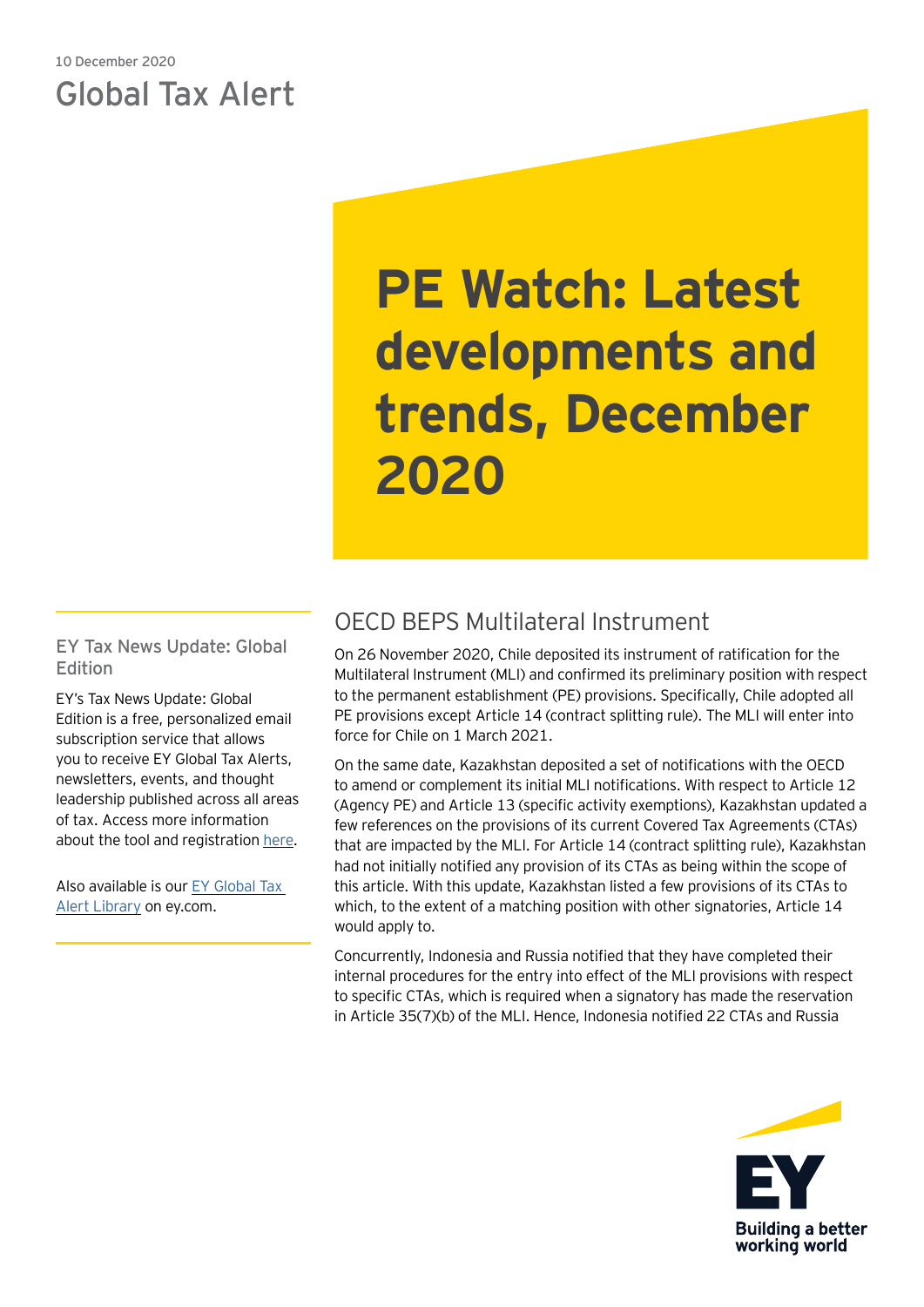notified 7 CTAs. With respect to the PE provisions of the MLI, Indonesia and Russia have adopted all of the PE provisions. The MLI will generally have effect with respect to the notified CTAs 30 days after the date of the notification.

On 27 November 2020, Bahrain signed the MLI. At the time of signature, Bahrain submitted a list of 44 tax treaties in force that it would like to designate as CTAs. With respect to the preliminary PE positions, Bahrain chose not to apply any of the PE provisions of the MLI. The definitive PE positions for Bahrain will be provided upon the deposit of its respective instrument of ratification, acceptance or approval of the MLI.

## Domestic law PE developments

## Denmark

On 3 December 2020, the Danish Parliament enacted Bill No. L 28 with a number of changes to international tax rules. Among other items, the enacted Bill updated the PE definition to align it with the PE definition set out in Article 5 of the OECD Model Convention (2017), inter alia, broadening the agency PE rule and adding an anti-fragmentation rule. Furthermore, the enacted Bill allows Danish companies to deduct final losses incurred by their foreign subsidiaries subject to a number of conditions.

The new rules are applicable for income years starting 1 January 2021 and thereafter.

See EY Global Tax Alert, *[Denmark enacts new rules on](https://globaltaxnews.ey.com/news/2020-6528-denmark-enacts-new-rules-on-international-taxation)  [international taxation](https://globaltaxnews.ey.com/news/2020-6528-denmark-enacts-new-rules-on-international-taxation)*, dated 3 December 2020.

### **Hungary**

On 26 November 2020, Hungary published a law (the Law) that includes a number of changes to the *Corporate Income Tax Act*. Among other items, the Law introduces a Service PE provision for the furnishing of services by a nonresident entity in Hungary, but only if the services continue for a period of more than 183 days of activities in any 12-month period. However, the Law includes a contract splitting rule whereby contracts for related projects are artificially split to prevent meeting the time threshold. The Law also provides that a tax treaty has precedence over domestic law on PE matters even if there is no PE under domestic law.

The Law is effective from 1 January 2021.

### Iceland

On 11 November 2020, the Ministry of Finance and Economic Affairs of Iceland published Regulation No. [1094/2020](https://www.reglugerd.is/reglugerdir/eftir-raduneytum/fjarmala--og-efnahagsraduneyti/nr/22165) (the Regulation) which amends Regulation no. 1165/2016, (the main regulation on PEs). The Regulation adds a new exception on PE, whereby it provides that a home office will not create a PE if all of the following requirements are met: (i) the employer's place of business is abroad; (ii) the employee sets up his workspace without the help of the employer; (iii) the employer does not have access to the employee's house; and (iv) the employee's work is delivered entirely through electronic means for use in the employer's business activity abroad. If one of the listed requirements is not met, the foreign employer may create a PE in Iceland.

The Regulation entered into effect on 11 November 2020.

## PE developments in response to COVID-19

### Australia

On 10 November 2020, the Australian Taxation Office (ATO) updated its [guidance](https://www.ato.gov.au/business/international-tax-for-business/working-out-your-residency/) on COVID-19 and PEs. The updated guidance states that the ATO will not apply compliance resources to determine if a foreign company has a PE in Australia if: (i) the foreign company did not have a PE in Australia before the COVID-19 travel restrictions; (ii) the presence of employees in Australia is related to travel restrictions; (iii) the employees staying temporarily in Australia will relocate overseas as soon as possible following the relaxation of the travel restrictions; and (iv) the foreign company has not recognized those employees as creating a PE in Australia or generating Australian source income for the purpose of the tax laws of another jurisdiction.

Taxpayers can request an early engagement discussion with the ATO if they are seeking advice on how the guidance applies to the taxpayer's specific circumstances and also on the long-term taxation consequence of an employee(s) undertaking activities in Australia.

This guidance is applicable from the beginning of international travel restrictions in March 2020 until 31 January 2021. The ATO may extend the guidance further subject to international travel restrictions.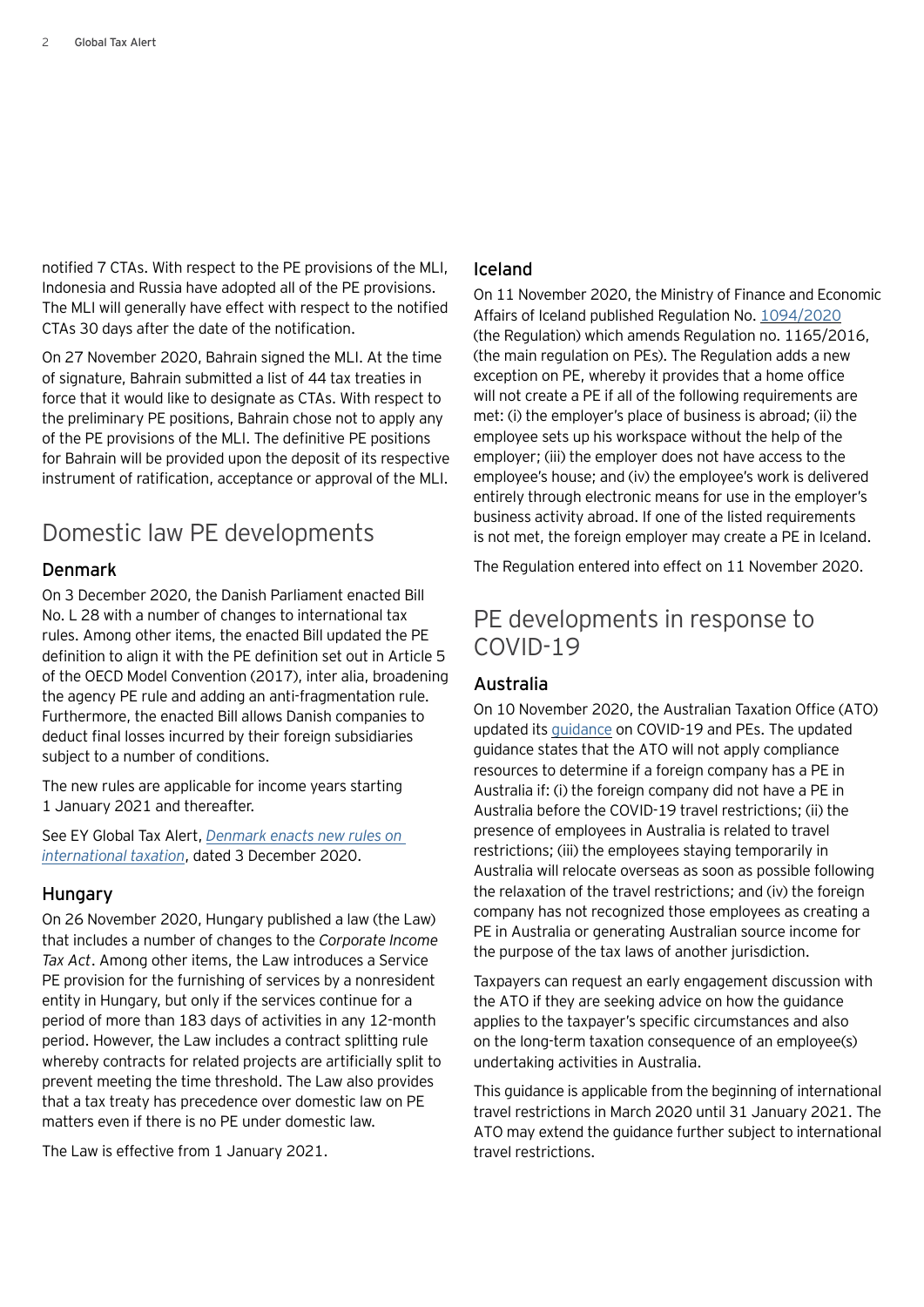For additional information with respect to this Alert, please contact the following:

#### Ernst & Young Belastingadviseurs LLP, Rotterdam

• Ronald van den Brekel ronald.van.den.brekel@nl.ey.com

#### Ernst & Young Belastingadviseurs LLP, Amsterdam

- David Corredor-Velásquez david.corredor.velasquez@nl.ey.com
- Roberto Aviles Gutierrez roberto.aviles.gutierrez@nl.ey.com

#### Ernst & Young Solutions LLP, Singapore

• Chester Wee chester.wee@sg.ey.com

#### Ernst & Young LLP (United States), Global Tax Desk Network, New York

• Jose A. (Jano) Bustos joseantonio.bustos@ey.com